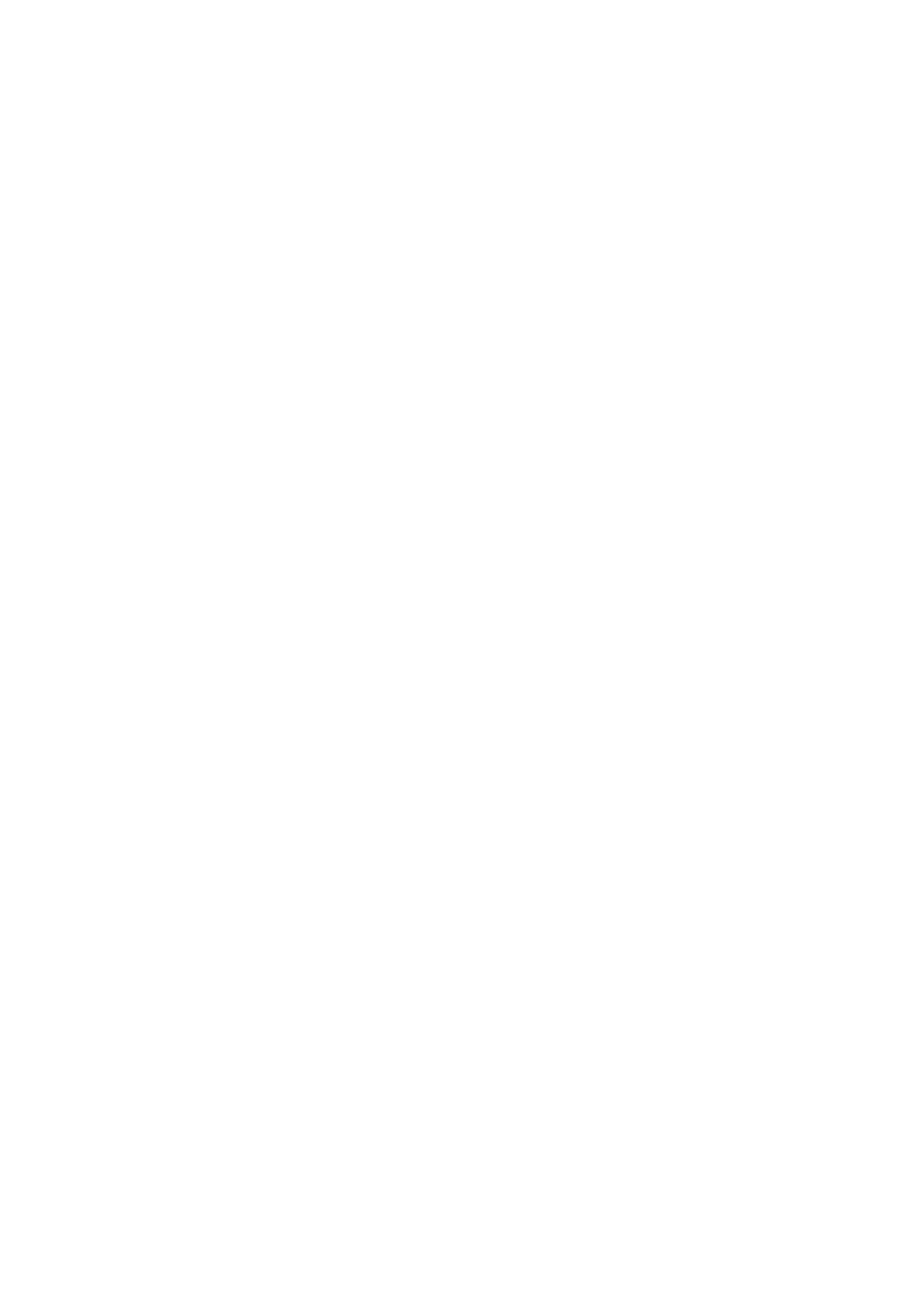

### <span id="page-2-0"></span>Aotea / Great Barrier Local Board





Aotea/ **Great Barrier Local Board Grants Programme** 2022/2023



aucklandcouncil.govt.nz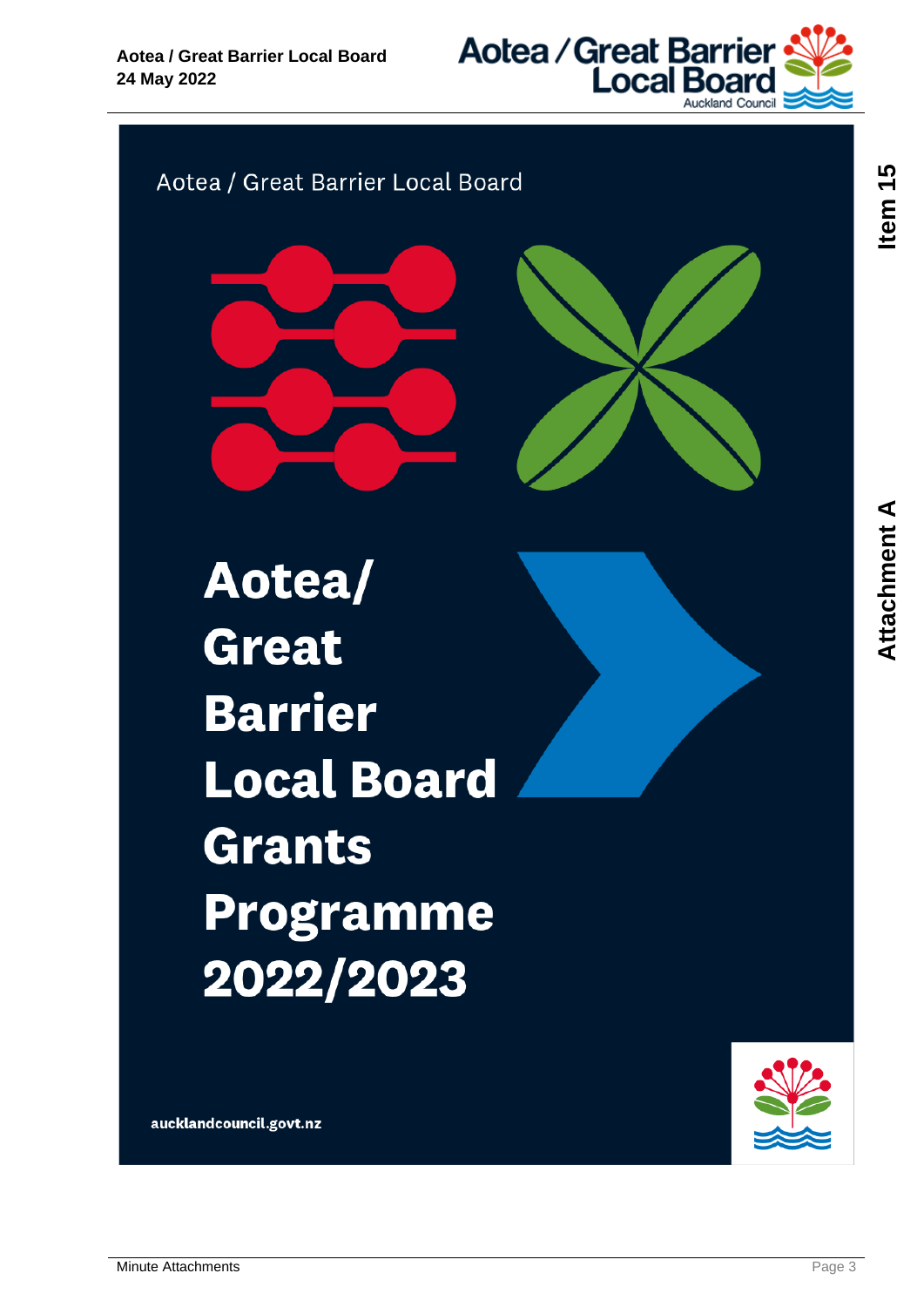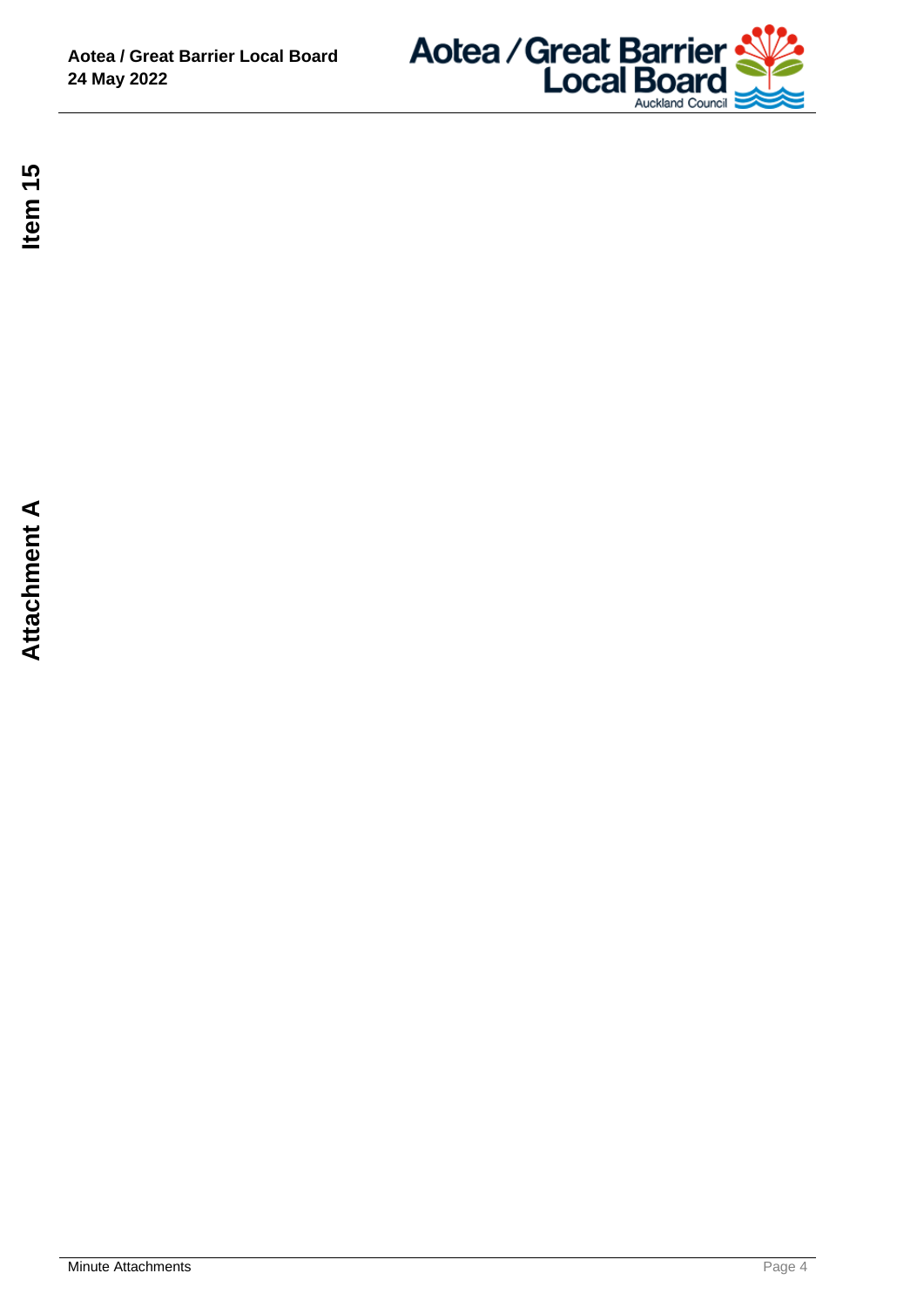

### Contents

Item<sub>15</sub>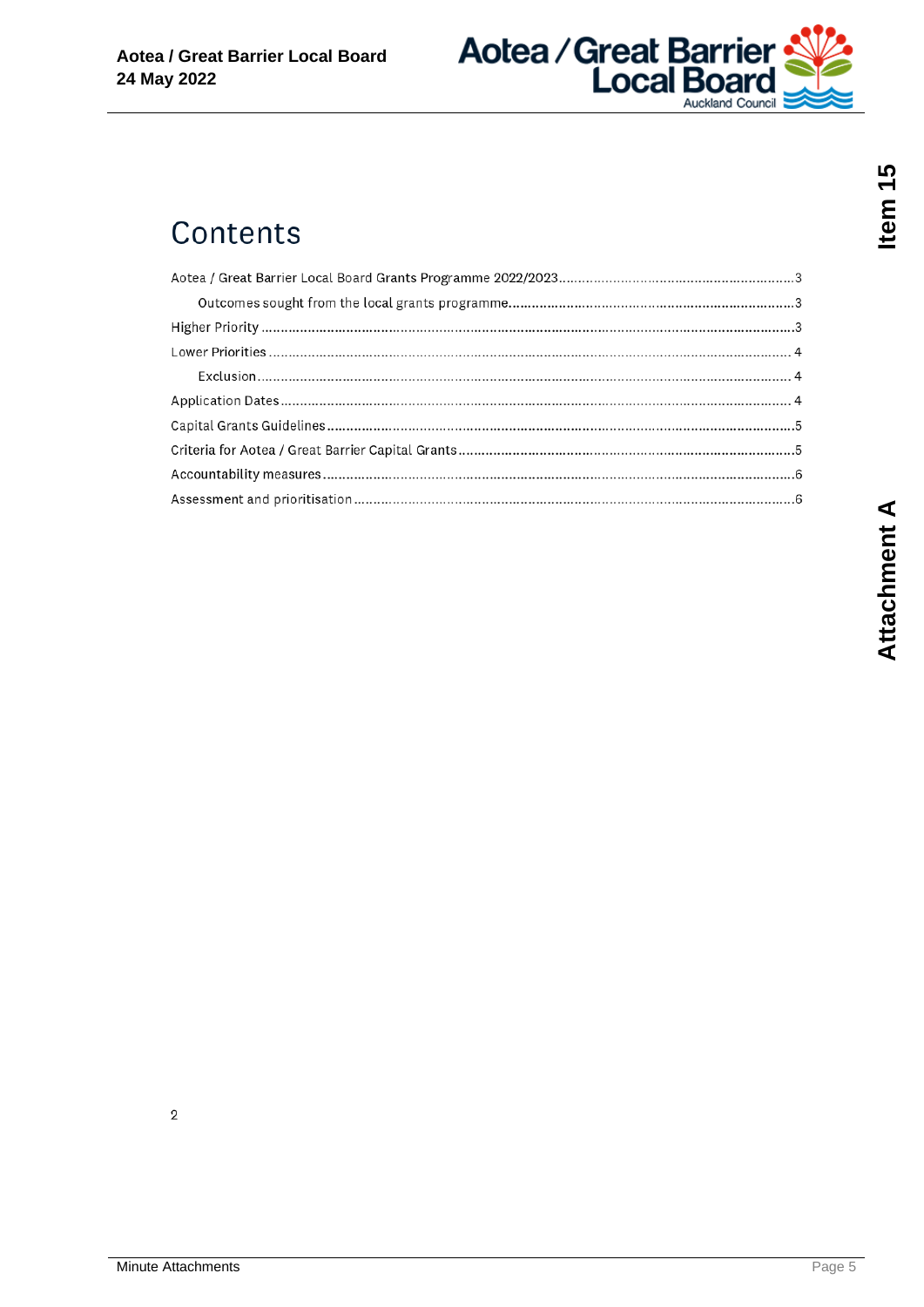

# Aotea / Great Barrier Local Board Grants Programme 2022/2023

Our Local Grants Programme aims to provide contestable and discretionary community grants to local communities.

Local Grants have an allocation limit of \$25,000 towards a single project.

Capital Grants have an allocation limit of \$50,000 towards a single project.

#### Outcomes sought from the local grants programme

Applicants will need to read the Aotea / Great Barrier Local Board Plan 2020 before submitting an application. This can be viewed online at www.aucklandcouncil.govt.nz/localboardplans, picked up from the Auckland Council service centre, or ordered from the call centre on 09 301 0101.

Our grants programme will be targeted towards supporting the outcome "Ko te tino hia hia ki a manawaroa to tatou motu/ Our island is resilient" from our 2020 local board plan. The Aotea / Great Barrier Local Board welcomes grant applications that align with the following local board plan objectives:

| 2022/2023                               | <b>Opens</b>                                                         |
|-----------------------------------------|----------------------------------------------------------------------|
| Community / Event /<br>Arts and Culture | Mana whenua will prosper<br>٠                                        |
|                                         | Preservation of our island identity                                  |
|                                         | Our community groups are resilient<br>٠                              |
|                                         | Our local economy is strong, stable and sustainable<br>٠             |
|                                         | We have sustainable tourism                                          |
|                                         | Our Dark Sky Sanctuary is protected and maintained                   |
| Environment                             | Mana whenua will prosper<br>٠                                        |
|                                         | Our environment is protected and enhanced                            |
|                                         | Our community is resilient to the impacts of climate change          |
|                                         | We have marine protection and conservation around our coastline<br>٠ |
|                                         | Our Dark Sky Sanctuary is protected and maintained<br>٠              |
|                                         | We reduce, reuse and recycle to achieve zero waste                   |
| Capital                                 | Mana whenua will prosper<br>٠                                        |
|                                         | We have safe roads and walkways<br>٠                                 |
|                                         | Smarter housing opportunities will be explored<br>٠                  |
|                                         | Our island infrastructure is future-proofed                          |
|                                         | Our community is resilient to the impacts of climate change          |

## **Higher Priority**

- Our residents' wellbeing is protected and enhanced  $\bullet$
- Projects or activities which have zero-waste messages and practices.
- Projects or activities which empower our community to enhance their resilience to emergencies and the impact of climate change
- Activites that support mana whenua to prosper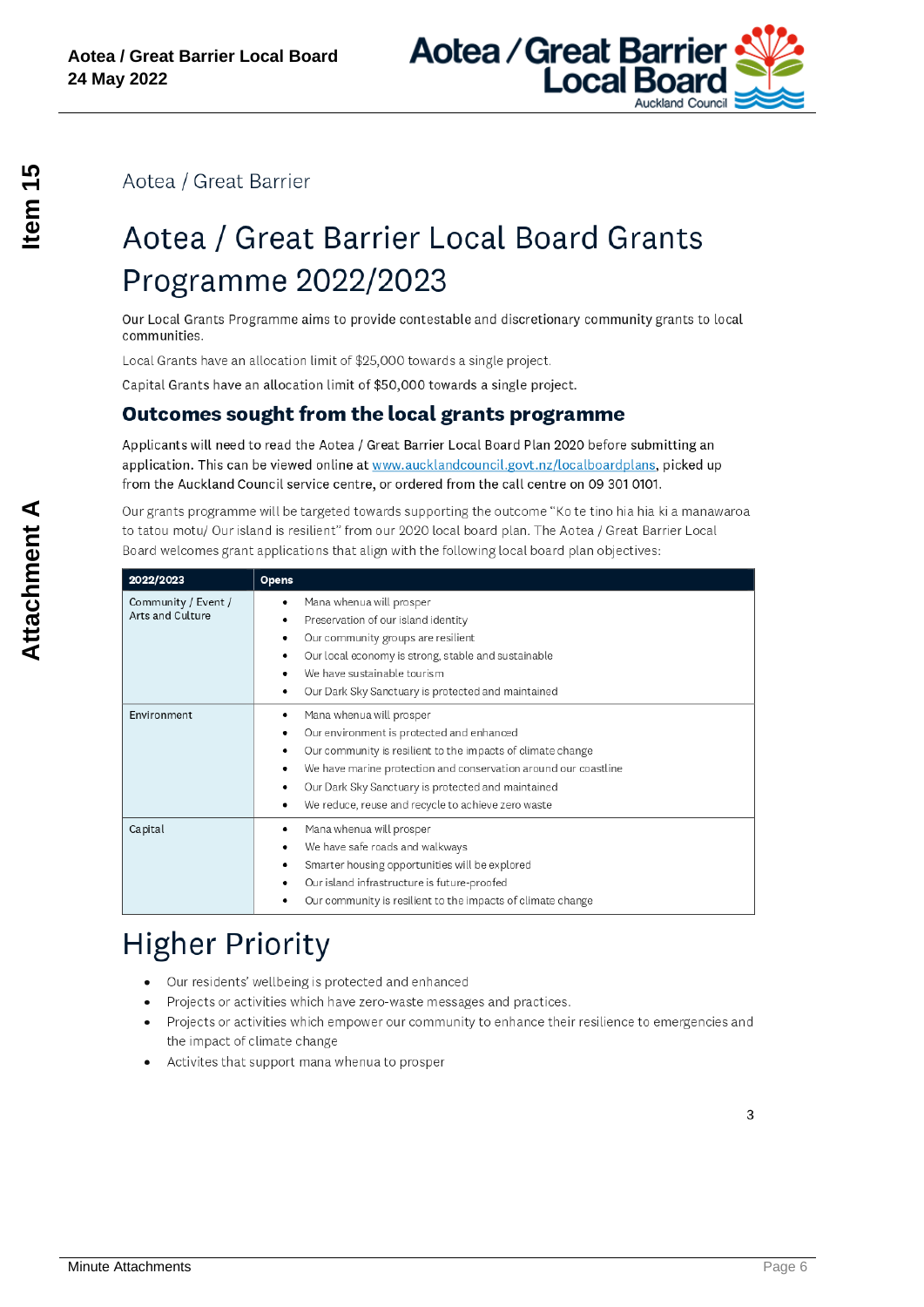

### **Lower Priorities**

We will also consider applications for other services, projects, events and activities which may be considered a lower priority on a case by case basis.

The Aotea / Great Barrier Local Board has identified the following activities as lower priorities:

- activities which are inconsistent with the direction signaled in the Aotea / Great Barrier Local Board Plan.
- applications from groups not based on Aotea / Great Barrier unless the proposal has a significant and/or direct benefit to the island community.

The Aotea / Great Barrier Local Board will take into account if a group has a substantial cash surplus (relative to the amount applied for), unless the surplus has a specific purpose, which means it can't be used as a contribution to the project.

### **Exclusion**

In addition to the eligibility criteria outlined the Community Grants Policy, the Aotea / Great Barrier Local Board will not fund:

- Retrospective costs. It is important groups plan for funding needs wherever possible.
- GST will not be funded, if the community group or individual is GST registered.
- Insurance costs.

Note: The Aotea / Great Barrier Local Board may on a case by case basis, support community organisations providing primary health care or core educational services, where these services are delivered on the island by community organisations.

# **Application Dates**

Table 1 - Local and Capital Grants

| 2022/2023                                   | <b>Opens</b>     | <b>Closes</b>     | <b>Decision Made</b> | Project to Occur<br>After |
|---------------------------------------------|------------------|-------------------|----------------------|---------------------------|
| Capital and Local<br>Grant Round one        | 14 June 2022     | 6 August 2022     | 27 September 2022    | 1 October 2022            |
| Capital and Local<br><b>Grant Round two</b> | TBC January 2023 | TBC February 2023 | TBC April 2023       | TBC May 2023              |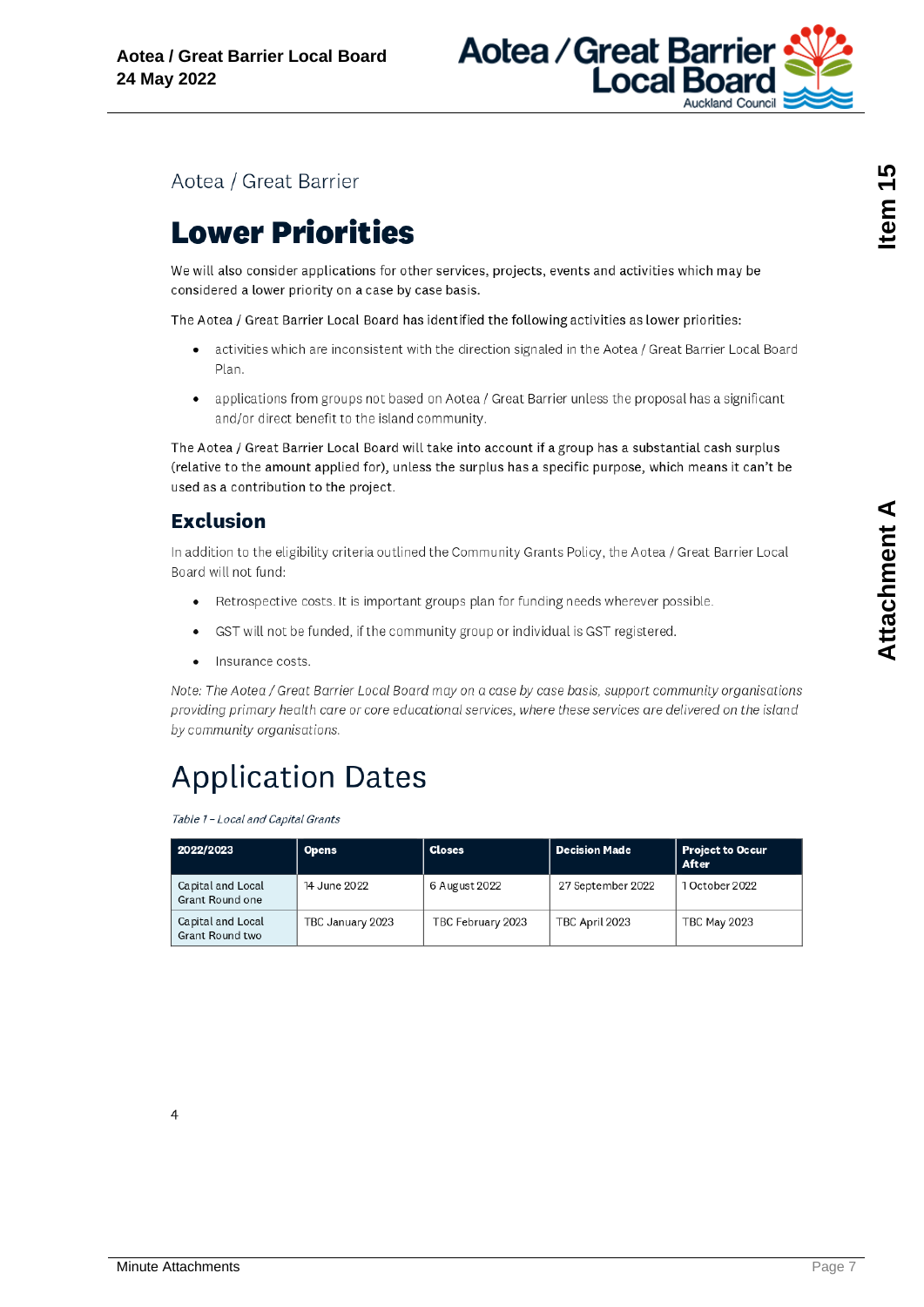

# **Capital Grants Guidelines**

Aotea / Great Barrier Local Board recognises the vital role that local community facilities play in developing a strong, vibrant and engaged community and has established a capital grants fund to support capital projects associated with community facilities on Aotea / Great Barrier Island.

Please reference your organisation's section in the 2019 Aotea / Great Barrier Island Community Facilities Report, if applicable, to demonstrate that your funding request aligns with your group's longer term, strategic planning.

# Criteria for Aotea / Great Barrier Capital Grants

The Aotea / Great Barrier Local Board will allocate grants based on, but not necessarily limited to, the following:

- Applications will only be accepted for projects which result in the creation or improvement of a capital asset at or associated with a community facility on Aotea / Great Barrier Island that is available for community use. Examples of eligible projects include but are not limited to the following:
	- Buildings, structures, plant, services, infrastructure or equipment
	- Upgrades or refurbishments to existing facilities
	- New or upgraded alternative power systems, low energy appliances and equipment, rainwater collection systems, provision of safe drinking water, upgrade of septic and sewage systems
- Applications must provide evidence that the facility for which a grant is sought is available for use by the community and a record of such use over the preceding 12 months unless the facility hasn't been operating during that period.
- Applicants must demonstrate alignment with the outcomes in the Aotea / Great Barrier Local Board Plan 2020 and the amount granted may reflect the extent to which the project aligns with the local board plan.
- Applicants must hold (or be able to obtain) insurance for the asset being applied for.
- Where a building or resource consent is needed this must also be obtained prior to the grant being released although advance funding to enable this can be provided if specified in the application.
- Where paid project management assistance is required the amount of this must be included in the application.

Minute Attachments

5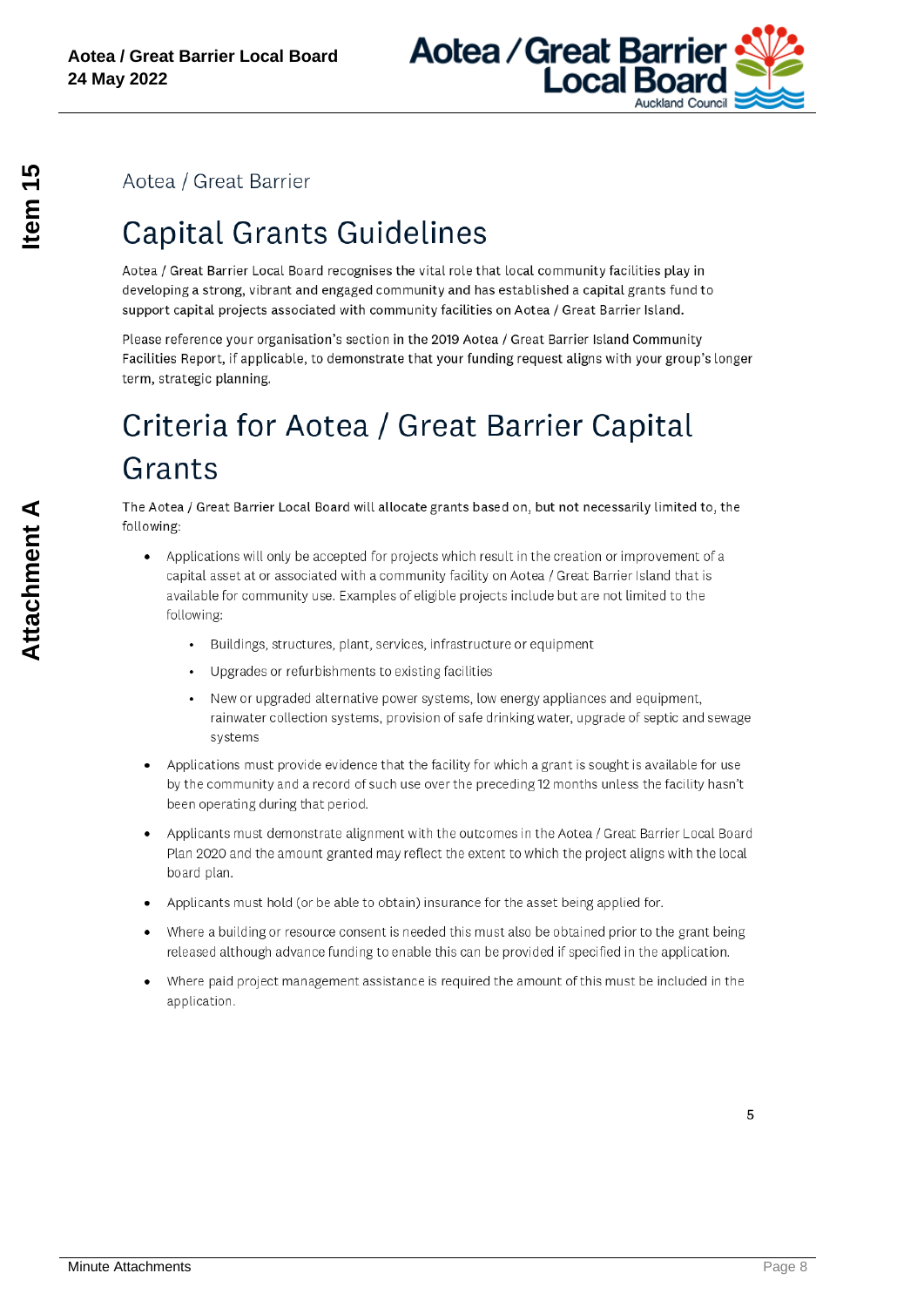

- Applicants must contribute a percentage of the project cost in cash, labour or materials, with the  $\bullet$ percentage increasing as the cost of the project increases as follows:
	- Up to  $$5000 = 5$  percent
	- \$5001-\$10,000 = 7.5 percent
	- Over  $$10,001 = 10$  percent
- Grants of up to \$50,000 only may be approved for one project. More than one application per group can be made.
- Where a grant over \$10,000 is approved this may be paid in stages with later payment amounts based on the project meeting agreed milestones.
- Projects or activities which have zero-waste messages and practices will be given higher priority.
- There is a preference for two quotes, where practical

Note: Capital projects previously funded by the local board, must be completed, before a community group can apply for another grant, unless justification can be given as to why they are needing to complete another project.

# **Accountability measures**

The Aotea / Great Barrier Local Board encourages all successful applicants to report back to the local board in a meeting (once the accountability form has been completed). A local board representative will be allocated to liaise with the applicant and ensure the project has been completed, as per their application.

### **Assessment and prioritisation**

The Aotea / Great Barrier Local Board expects all groups applying for a grant to submit a copy of the most recent Annual General Meeting (AGM) financial statements and resolutions unless a good reason for not supplying these is provided.

The local board also encourages the group's grant applicant(s) to be available to attend the business meeting where the application is being considered to speak in a public forum when it is requested.